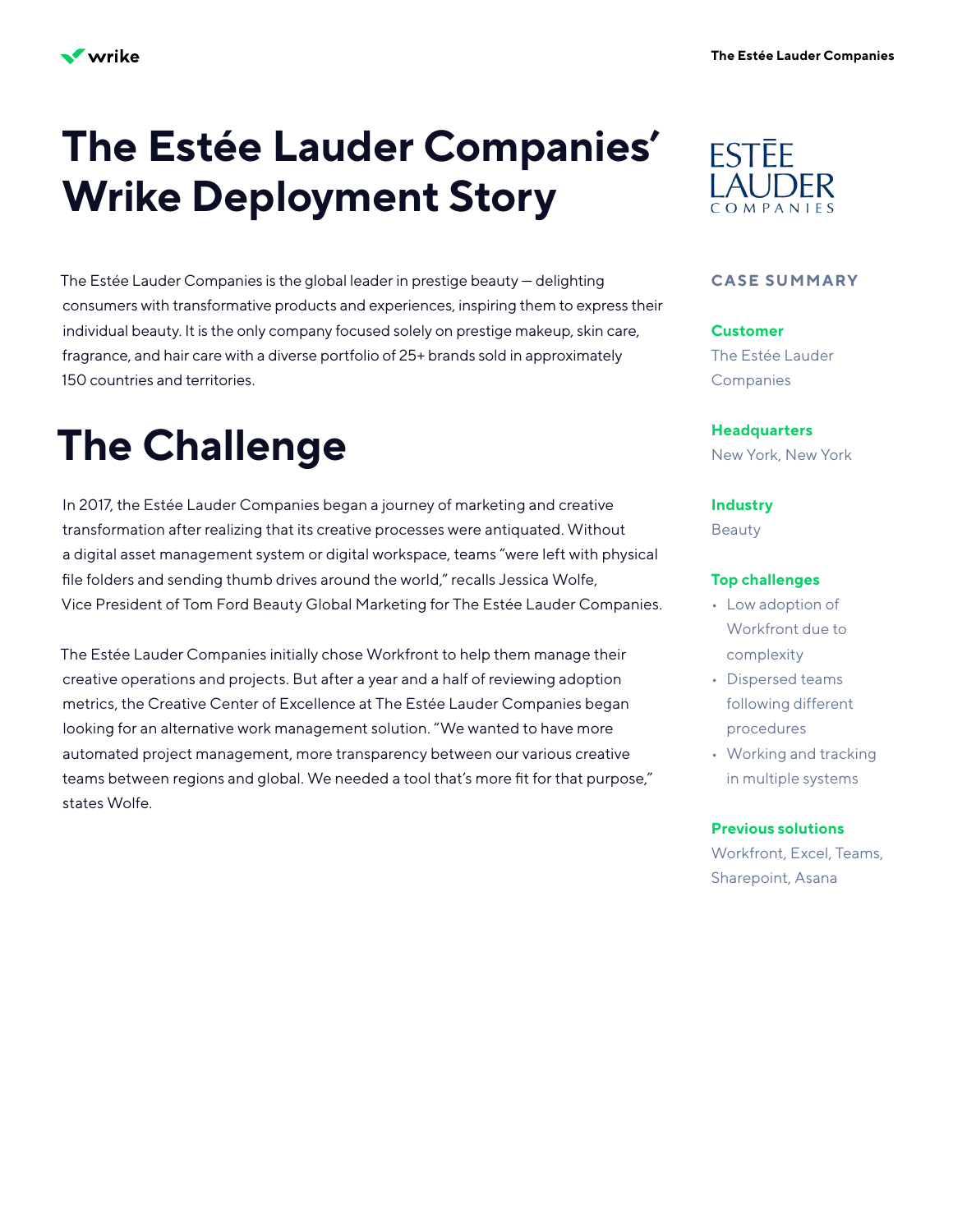

# **The Solution**

The Estée Lauder Companies considered other popular tools like Asana and Microsoft Projects, but Wrike's collaborative work management solution was identified as the winner.

"We went through a pretty rigorous analysis process," reflects Caroline Frangos, Executive Director of Global Creative Operations. "Since The Estée Lauder Companies is so big and so complex and each brand operates differently, we wanted to make sure that the end users were ultimately on board because change management can be difficult, and we really wanted people to adopt the tool."

Tom Alpers, Vice President of Creative Operations and Acceleration at Tom Ford Beauty Global Marketing, also recalls the vetting process: "There was a lot of conversation between not only the creative teams, but also the IT infrastructure to make sure that whatever tool we chose was also going to be safe and appropriate to link with other platforms in our tech stack and meet all of the security requirements."

Because Wrike delivers a simple and easy-to-use platform and enterprise-level security, The Estée Lauder Companies teams were eager to get started with their new collaborative tool. "After working in such archaic ways, the teams were really sold on how visual, intuitive, simple, and flexible Wrike is," says Frangos. "We're a very corporate environment, and Wrike feels a little bit more personal, more creative friendly. Its intuitive nature just felt right for both creative operations and creatives," adds Olivia Legere, Vice President of the Global Creative Center of Excellence.

# **Simpler UI with better functionality**

The Estée Lauder Companies quickly realized how intuitive Wrike was, giving leadership the simplicity and transparency they needed to effectively manage creative work. "We manage creative projects, and Wrike is a great tool for that because creatives want a nice interface," says Wolfe. "So the UI shouldn't be bulky, clunky, or slow. It needs to be clean, intuitive, and easy to use like Wrike. It's also easy to initiate and load projects in Wrike, which is helping us avoid the adoption issue we had with Workfront."

### **Why Wrike**

Needed an easy-to-use work management platform to streamline global creative operations

## **Departments using Wrike**

Creative Center of Excellence for Tom Ford Beauty, Clinique, La Mer, Estée Lauder, and Bobbi Brown

## **Integrations**

Microsoft Teams, Outlook, Clickbait, Quickbase

### **Feature highlights**

- Extension with Adobe AEM and DAM
- Centralized reporting and dashboards across global teams
- Intuitive UI and easy-to-use native proofing tools

### **Website**

[elcompanies.com/en](https://www.elcompanies.com/en)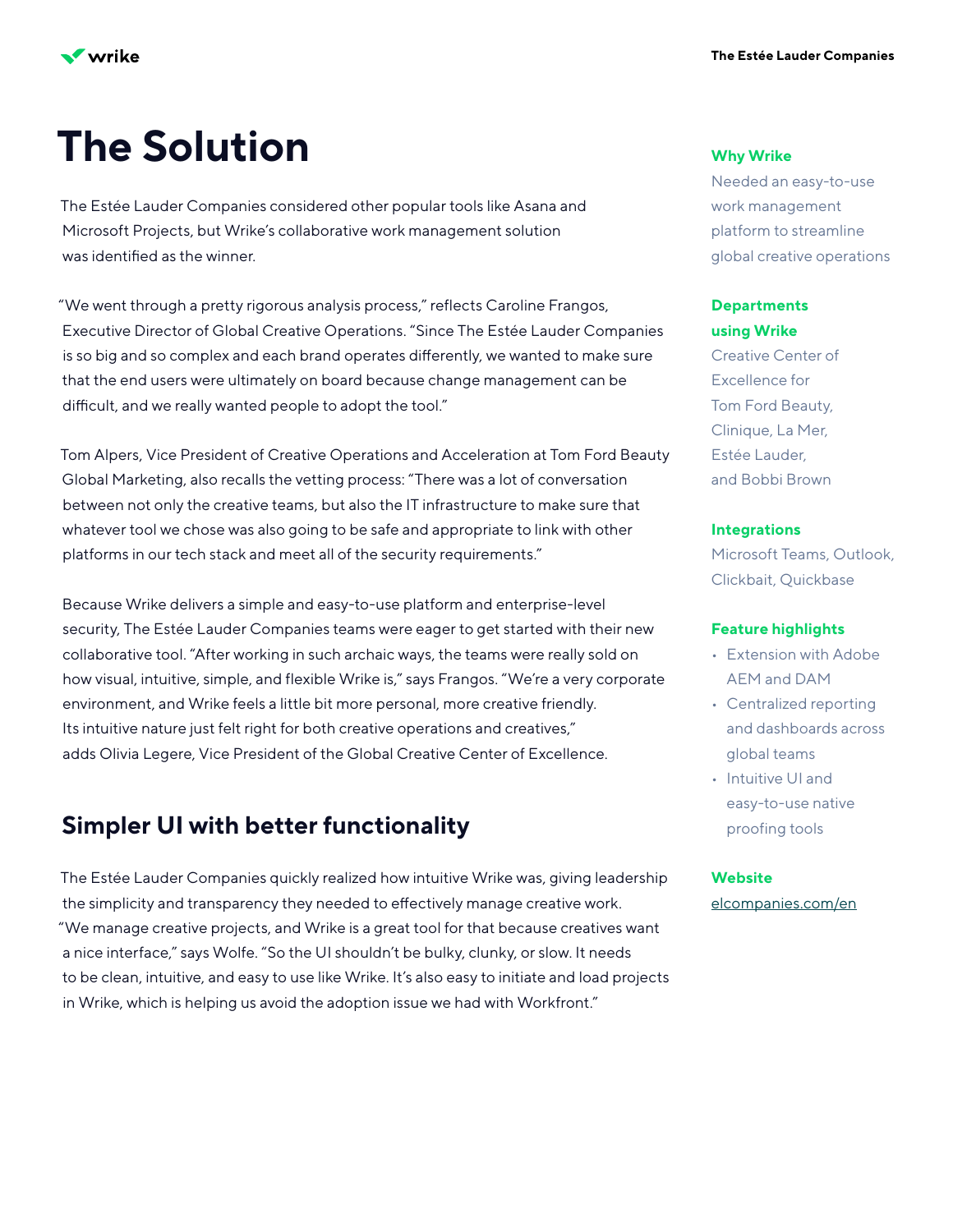

By using Wrike, The Estée Lauder Companies teams have identified simpler ways of completing the same work. "So teams are willing to move from very complicated templates to Wrike Blueprints because it's a great opportunity for them to simplify how they're running their programs in addition to having a simpler tool to run their programs on," explains Frangos.

Wrike's simplicity is also paired with powerful and practical functionality that enables The Estée Lauder Companies creatives to develop high-quality assets effectively. "The proofing functionality is just an easier user experience," begins Alpers. "I love how Wrike saves a new version every time changes are made. It creates an archive, so if you need to see what has happened and why a decision was made three proofs ago, it's all there in an easy-to-use side-by-side comparison."

"Wrike's extension to the Adobe Creative Cloud is also a big thumbs up from our creative design team," continues Alpers. "The interface and user experience in the extension is very intuitive in Wrike."

## **More power to enforce standards & encourage agility**

To effectively manage 30 different creative teams across multiple regions and time zones, the Creative Center of Excellence at The Estée Lauder Companies uses Wrike to strike a unique balance: standardize global processes to maximize efficiency while still empowering each team with the flexibility to work how they want.

"Our brands have individual ways of working, but we've discovered that our creative development processes don't differ that much," elaborates Legere. "We've just all been talking about things in different languages and using a different taxonomy. So Wrike's demystified that by allowing us to standardize our approach in Wrike. It alleviated a huge pain point for us because now a 'task' means the same thing to every team. Wrike has shown us that we are more common in our ways of working than we thought."

Even though The Estée Lauder Companies brands' general processes are relatively similar, every team and region does work a little differently — and Wrike's versatility helps everyone follow structural best practices while working how they work best. "Our workflows are standardized, and the Blueprints have required steps in them that all teams have to adhere to," explains Frangos. "But they're able to add on to them the specific nuances and steps that they need to. We also have a standardized request form that every brand can tailor to exactly what they need."



"Each of our 30 brands has their own way of working. Wrike gives us consistency across our enterprise so we can report properly, but also allow for individualization."

Jessica Wolfe, Vice President of Tom Ford Beauty Global Marketing, The Estée Lauder **Companies**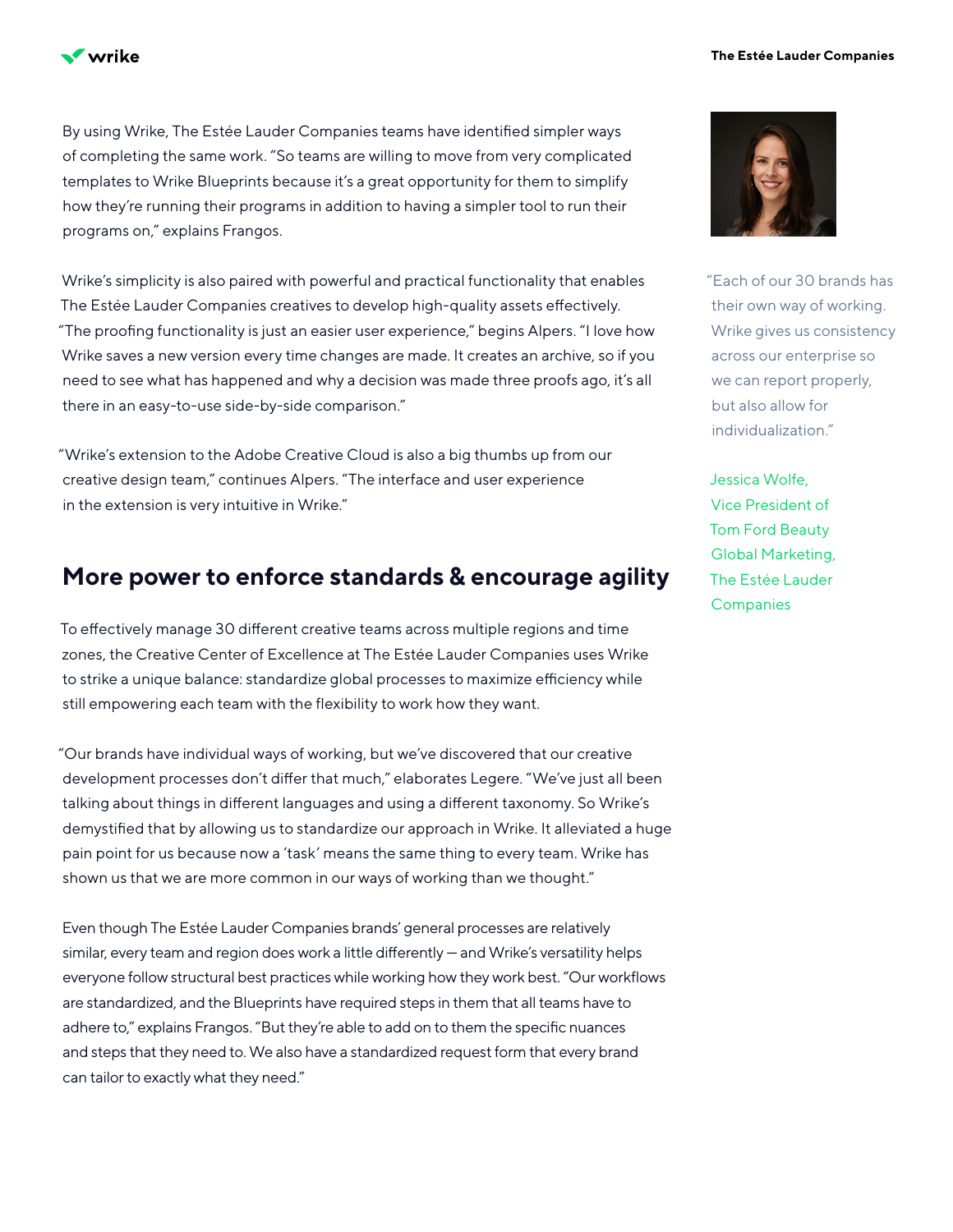

**The Estée Lauder Companies**

Wrike's flexibility also increases the creative teams' agility. "Our business priorities are continuously pivoting," says Alpers. "Because we all follow the same processes and have everything in Wrike, we can implement any changes to the creative processes quickly and update everybody in real time. This used to be a manual process, but now it's very easy and transparent with the visual timelines and Gantt chart."

# **Superior onboarding & support during COVID-19**

Deploying a new tool can be challenging under any circumstances, and 2020 was anything but normal. As teams shifted to remote work during the pandemic, The Estée Lauder Companies relied on their existing partnership with Wrike's Professional Services team for support.

"We had done so much work on deployment, and then all of the offices closed," recalls Alpers. "We didn't know how remote training would work for our teams, and how we could do the final stages of configuration for the brands when we can't be in the same room together. But I was both extremely pleased and grateful for the Wrike team sticking with us during this whole nightmare."

"The agility of the Wrike team to guide us through these wild six to nine months is a huge win," boasts Frangos. "Wrike staff are used to operating in the tool and working and collaborating remotely; whereas, our teams are not. We have a big in-person meeting culture. The way the Wrike team has partnered with us and shown us a different way of working has been tremendous."

"The more Wrike works with us, the more we trust that we're developing a long-term strategic partner," adds Legere. "Their agility, nimbleness, and ability to pivot when chaos happens has been and will continue to be very valuable."



"With Workfront, we still needed Excel to track work. But with Wrike, everything's going to be in one place. That is what's going to make us more efficient."

Tom Alpers, Vice President of Creative Operations and Acceleration at Tom Ford Beauty Global Marketing, The Estée Lauder **Companies**